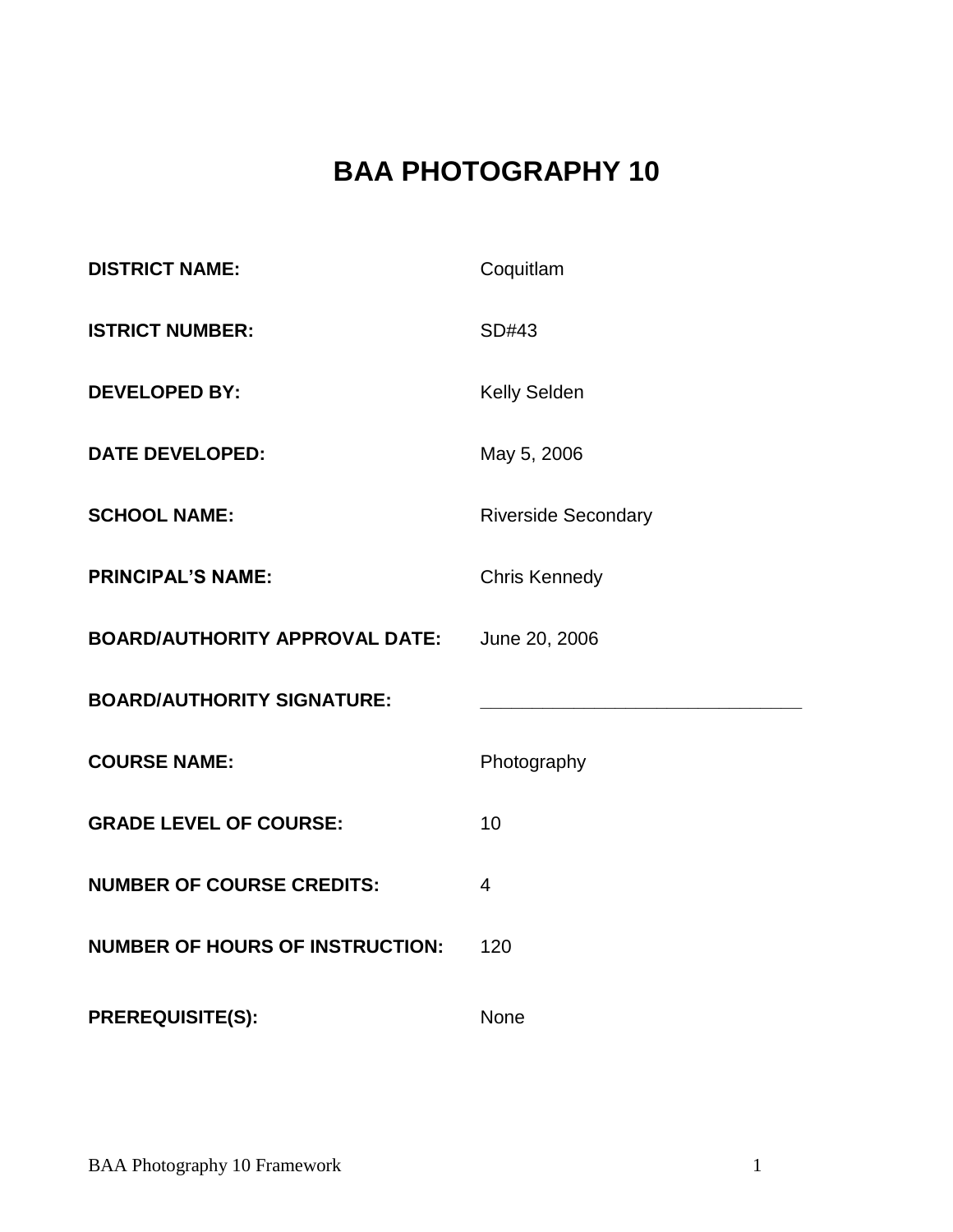#### **SPECIAL TRAINING, FACILITIES OR EQUIPMENT REQUIRED:**

The Teacher will need experience in both film and digital photography. Experience in mixing photographic chemicals, darkroom printing and camera mechanics would be beneficial along with a basic knowledge of PhotoShop and digital imaging.

#### **For Image Capture:**

Camera equipment: Point and shoot cameras, 35mm manual SLR cameras and digital cameras.

#### **For Image Printing:**

A well equipped and ventilated darkroom facility with stainless steel sink, water temperature regulator with water filters, enlargers, timers, safe-lights, print washer, chemical trays, paper easels, tongs and print drier.

#### **For Image Display**:

Paper cutters, scissors, cutting boards

#### **For Digital Imaging:**

Digital cameras, access to computer stations with current Photoshop software, image acquisition software and/or scanners for negatives/paper and a photo quality printer.

#### **COURSE SYNOPSIS**:

Photography 10 will provide students with opportunities to explore two dimensional graphic art and photographic processes. This is an introductory course that is designed to meet the needs of students who have little or no art background. Students will gain an understanding of how the elements and principles of design can be used to communicate moods, feelings and attitudes through a range of media. The course will focus on personal image development through a variety of projects including; photomontage, alternative/traditional photographic techniques as well as digital photography. Students will use the camera as an artistic tool for recording images and learn about different types of cameras and their operation. Students will develop an understanding of the evolution of the camera and the history of photography as an art form.

#### **RATIONALE:**

Photography 10 will introduce students to the visual arts through the medium of photography. The primary goal of this course is to develop the students' ability to 'See' in an artistic sense. To 'See' what constitutes an interesting subject, a balanced composition and a well exposed photograph and then capture that image using a variety of cameras and techniques. Students will develop an appreciation of photography as an art form and most importantly as a means of expressing their own personal vision. This course will provide a basic foundation in photography that will prepare students for further courses in Photography and the Visual Arts. Knowledge gained in the course will increase students' appreciation and understanding of the arts in general as well as equip them to be more intelligent consumers.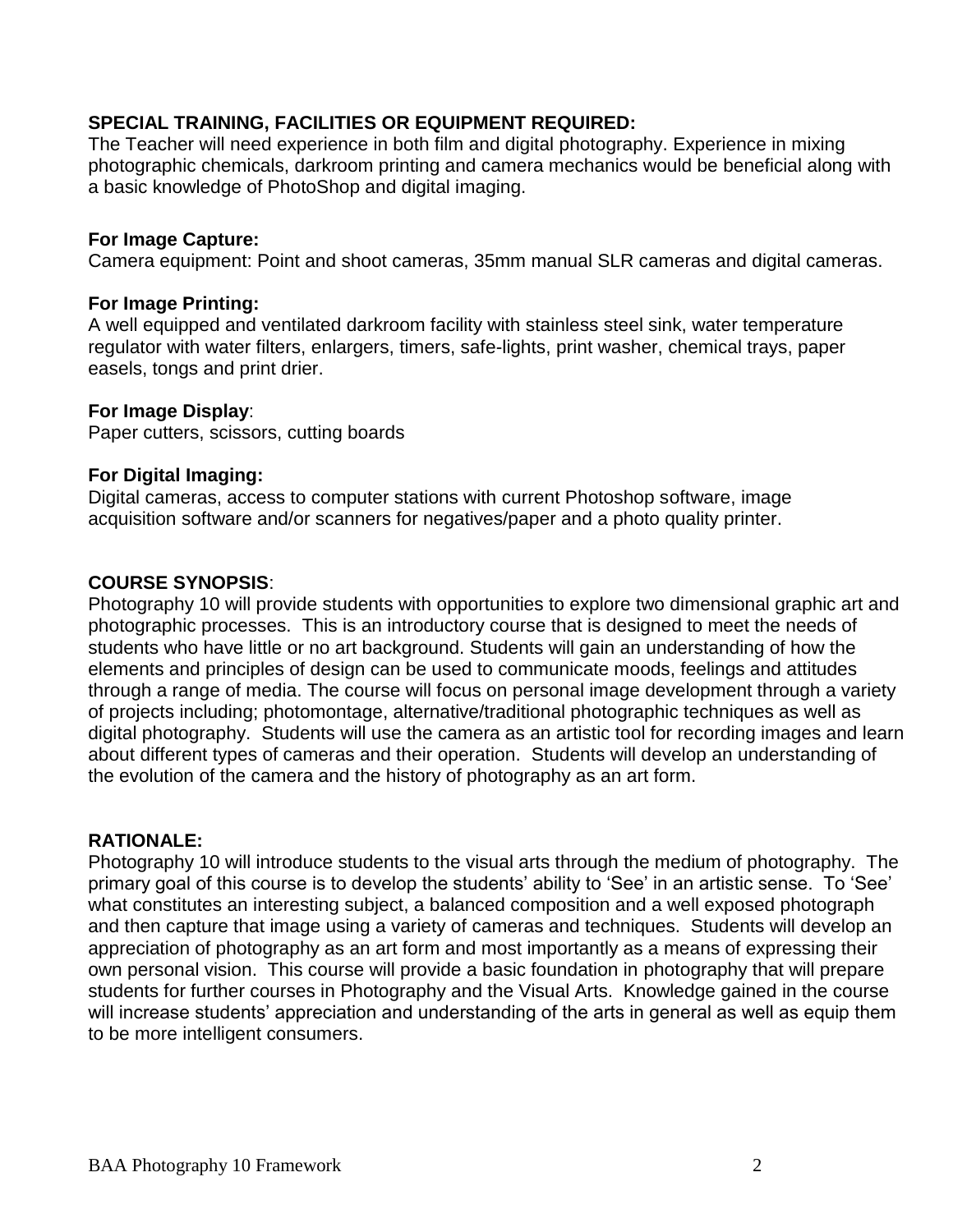#### **ORGANIZATONAL STRUCTURE:**

| <b>UNIT</b>    | <b>TITLE</b>                                                                | TIME |
|----------------|-----------------------------------------------------------------------------|------|
| 1              | Introduction to the Elements and Principles of<br>Photography               | 25   |
| $\overline{2}$ | Photographic processes without a camera and<br>introduction to the darkroom | 15   |
| 3              | The evolution of photography                                                | 10   |
| 4              | The Pinhole camera                                                          | 10   |
| 5              | Digital Photography                                                         | 20   |
|                | <b>Total Hours</b>                                                          | 120  |

#### **UNIT 1: Introduction to the Elements and Principles 25 Hours Of Photography**

#### **Overview**

Introduction to the elements and principles of photography and basic graphic design through various hand generated design projects. Students will communicate their ideas using drawing and photomontage processes. Students will evaluate photographs taken by professionals through applying their knowledge of the elements and principals of design.

#### **Curriculum Organizers – Elements and Principles of Design**

*It is expected that students will be able to:*

- Identify and apply the elements and principles of design as they relate to photography through a photo-find assignment. Students must explain and justify their choice of image to represent each category.
- Design a cover for their binder using basic graphic design strategies to manipulate text and combine it with hand rendered/found images and designs
- Demonstrate an understanding of photographic composition through the creation of a photomontage using found photographs
- Demonstrate the ability to select, crop and enlarge parts of their photomontage to create a unified composition that can be used for future projects
- Create personally meaningful images using a combination of the elements and principles of design to evoke a mood, meaning or message

# **Curriculum Organizers – Art Criticism**

*It is expected that students will be able to:*

- Identify the elements and principles of photography through written and verbal critiques of photographs
- Explain what constitutes a successful work of art
- Explain how art can convey a message, tell a story or evoke emotion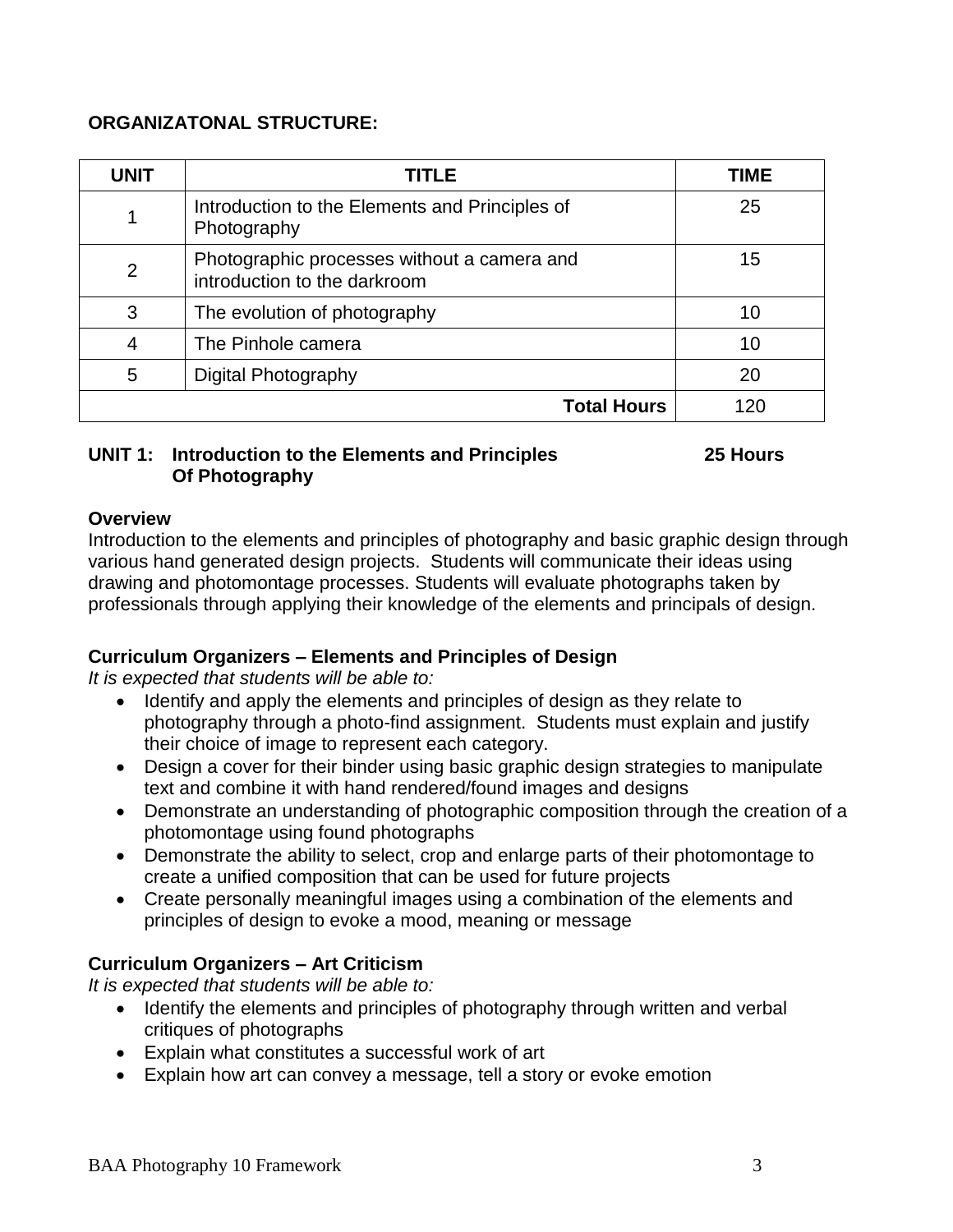- Use the vocabulary of the visual elements and principles of art and design in discussions and critiques about photographs
- Analyze how the elements and principles of design and choice of subject is used to create meaning and effect in images

# **UNIT 2: Photographic Processes Without a Camera 15 Hours**

#### **Overview**

Students will be taught how to use the darkroom in an appropriate and safe manner. Students will learn how to use various processes to create photographic images without using a camera.

# **Curriculum Organizers – Safety**

*It is expected that students will be able to:*

- Explain the safe handling of photographic chemicals according to WHMIS guidelines
- Use materials, equipment and the workspace in a safe and appropriate manner

# **Curriculum Organizers – Darkroom Use**

*It is expected that students will be able to:*

- Demonstrate the ability to utilize a variety of methods to create photographic images on photo paper without a camera; such as photo-grams, scratch board and contact prints through a variety of assignments
- Apply proper procedures to make a test strip and develop photo paper following correct chemical sequence, washing and drying methods

# **Curriculum Organizers – Presentation**

*It is expected that students will be able to:*

- Demonstrate the ability to mat and present photographic work effectively
- Use archival mounting techniques and materials to protect their photographic images

# **UNIT 3: The Evolution of Photography 10 Hours**

# **Overview**

• The evolution of Photography, the camera and introduction to various types of cameras. Students will be introduced to the history and development of the camera and photography in general. They will explore how the camera works from its simplest form through to its more complex and be able to determine the advantages and disadvantages of different formats.

# **Curriculum Organizers - The Evolution of Photography**

*It is expected that students will be able to:*

 Compile a time line that documents the major events in the development of the camera including the major photographers of the era

# **Curriculum Organizers - The Evolution of the Camera**

*It is expected that students will be able to:*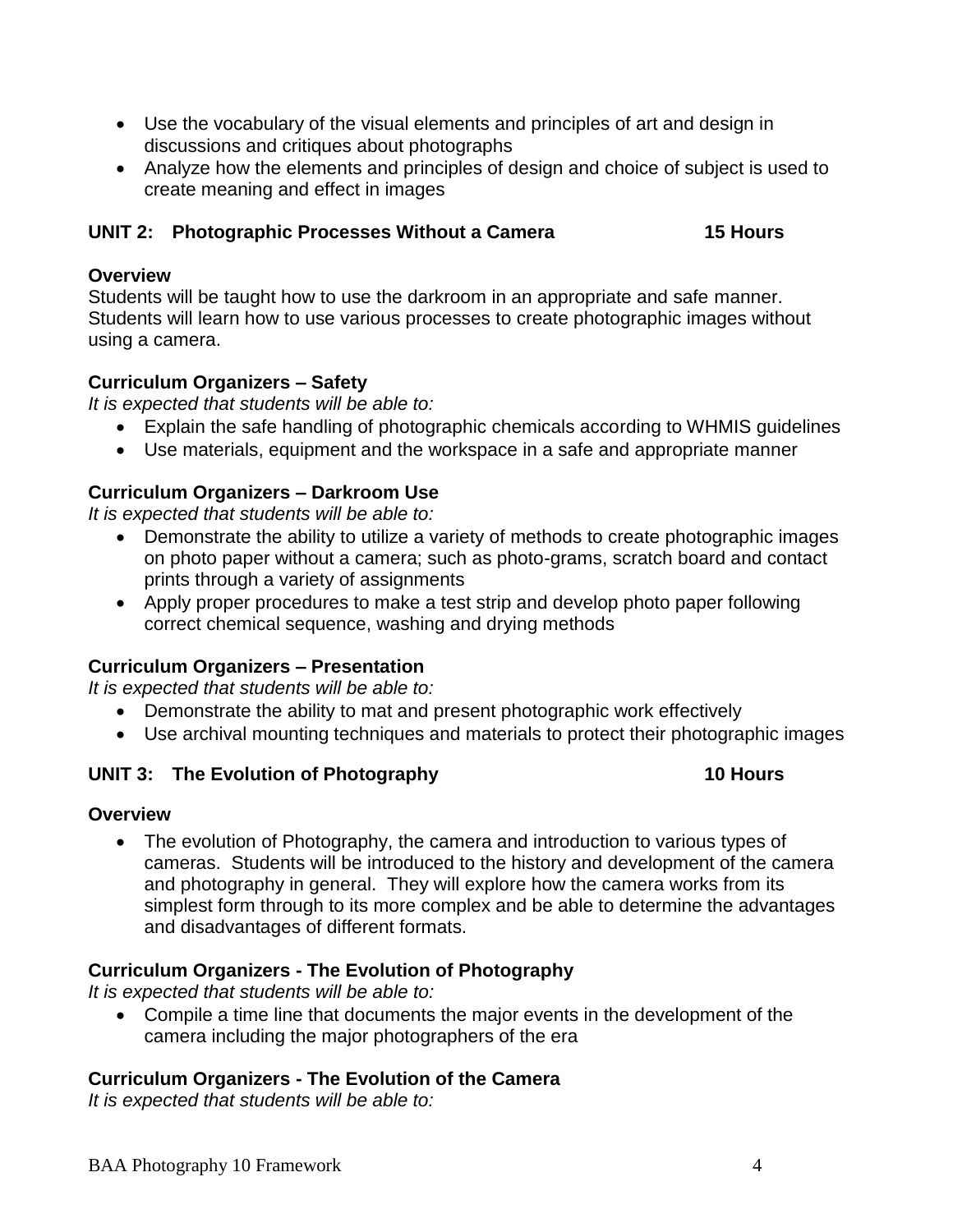- Classify cameras and list their purposes, advantages and disadvantages of various camera types and formats
- Create a collection of magazine or Internet sourced photographs, categorize and label a variety camera types
- Justify the type of camera equipment they would purchase given the funds

# **UNIT 4: The Pinhole Camera 10 Hours**

### **Overview**

 Students will be taught the properties of light in relation to photography through making a pinhole camera to capture an image. Students will use a pinhole camera as an artistic tool and as a simple means of capturing an image.

# **Curriculum Organizers – Exploration Of The Properties Of Light**

*It is expected that students will be able to:*

 Demonstrate the properties of light through turning a darkened room into a pinhole camera to experience how an image was first captured

# **Curriculum Organizers – Construction Of A Camera**

*It is expected that students will be able to:*

- Construct a pinhole camera and use it to capture a variety of images
- Demonstrate an understanding of positive and negative images
- Create a series of photographs with a pinhole camera using a paper negative and use an enlarger to create a positive image from that paper negative
- Invent a means of displaying their pinhole photographs effectively

# **Unit 5: Using a Point and Shoot and 35mm Manual Camera 40 hours**

# **Overview**

Using a point and shoot and 35mm manual camera to take correctly exposed and well composed photographs using different types of film. Students will mount their photographs effectively.

# **Curriculum Organizers – Operation of the Camera**

*It is expected that students will be able to:*

- Label a diagram showing the parts and controls on a simple camera and a 35mm manual camera.
- Explain the function and proper use of the camera shutter speed, aperture, focus controls through notes from The Step by Step Guide to Photography
- Demonstrate proper camera technique to take photographs with an automatic point and shoot camera exposing a roll of color film
- Demonstrate the ability to manually control the aperture, shutter speed and focus controls on a manual 35mm camera through exposing a roll of Ilford XP2 C41 film (yields black & white prints from commercial color processing)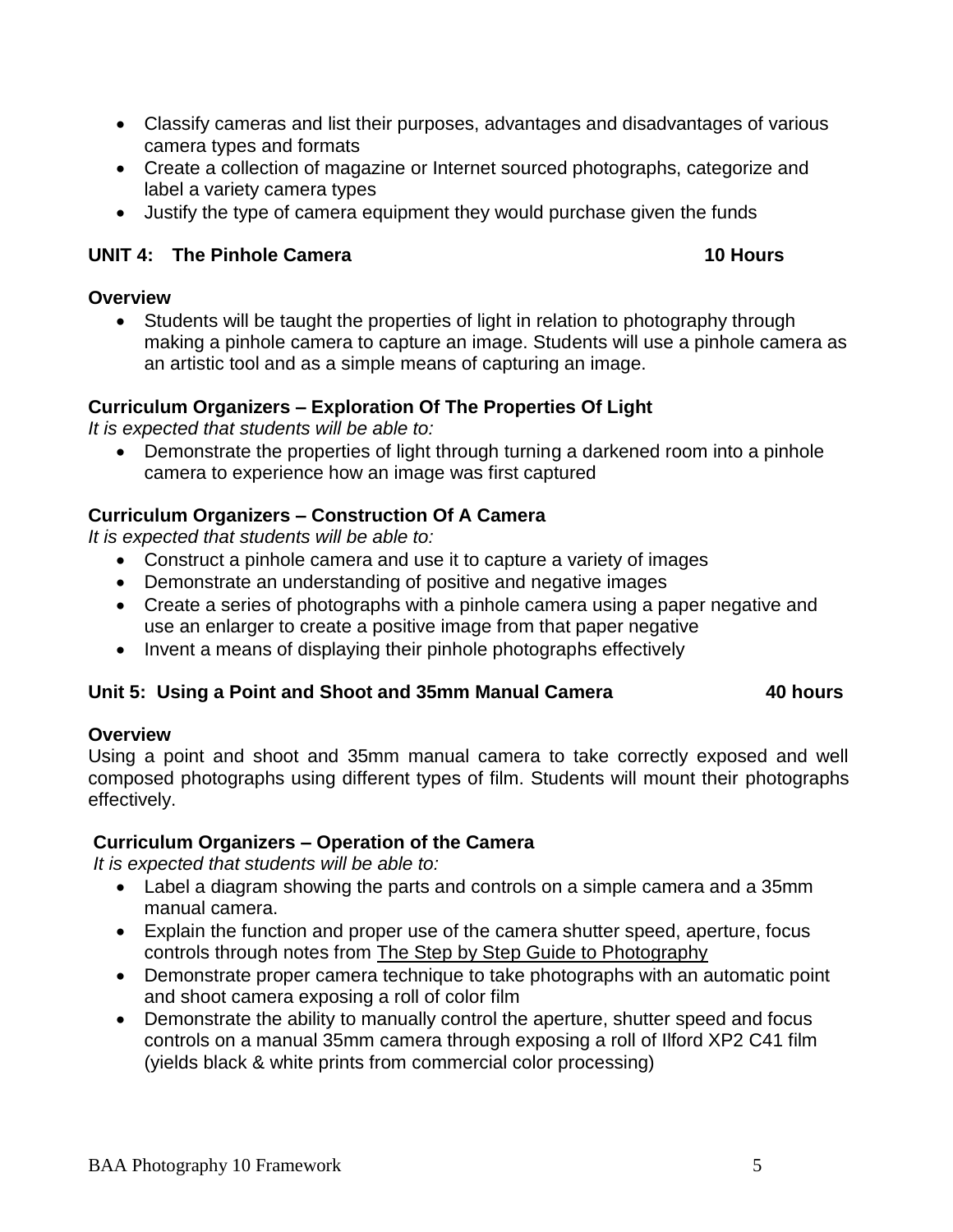# **Curriculum Organizers – Photographic Composition and Presentation**

*It is expected that students will be able to:*

- Apply their knowledge of the elements and principles of design when composing their photographs
- Critique the work of their classmates either verbally or in writing
- Create a photo journal to contain their images
- Use effective, archival procedures to mount their photographs in the journal

# **UNIT 6: Digital Photography 20 Hours**

#### **Overview**

Introduction to the digital camera; Photoshop and PowerPoint as mediums of artistic expression.

#### **Curriculum Organizers – The Digital Camera**

*It is expected that students will be able to:*

- Define the terms used in digital imaging such as LCD, pixel, resolution, jpeg…
- Label a diagram showing the parts, controls, menus on a simple digital camera
- Demonstrate proper camera technique to take a series of photographs with a digital camera
- Create personally meaningful well composed images

# **Curriculum Organizers – Computer Software for Digital Imaging**

*It is expected that students will be able to:*

- Use a computer software programs to download photographs and save them correctly for future use.
- Use the PhotoShop computer program to explore methods of editing, adjusting, modifying, combining and recreating images on the computer
- Use the PowerPoint computer program to plan and produce a presentation of their digital photographs.

#### **Curriculum Organizers – Presentation of Digital Images**

*It is expected that students will be able to:*

- Present their digital photographs to their peers in a PowerPoint presentation.
- Critique the work of their classmates and self evaluate their own presentation

# **INSTRUCTIONAL COMPONENT:**

*It is expected that the teacher will use a variety of strategies and resources such as:*

- Direct instruction
- Indirect instruction
- Demonstration
- Modeling
- Group work
- Research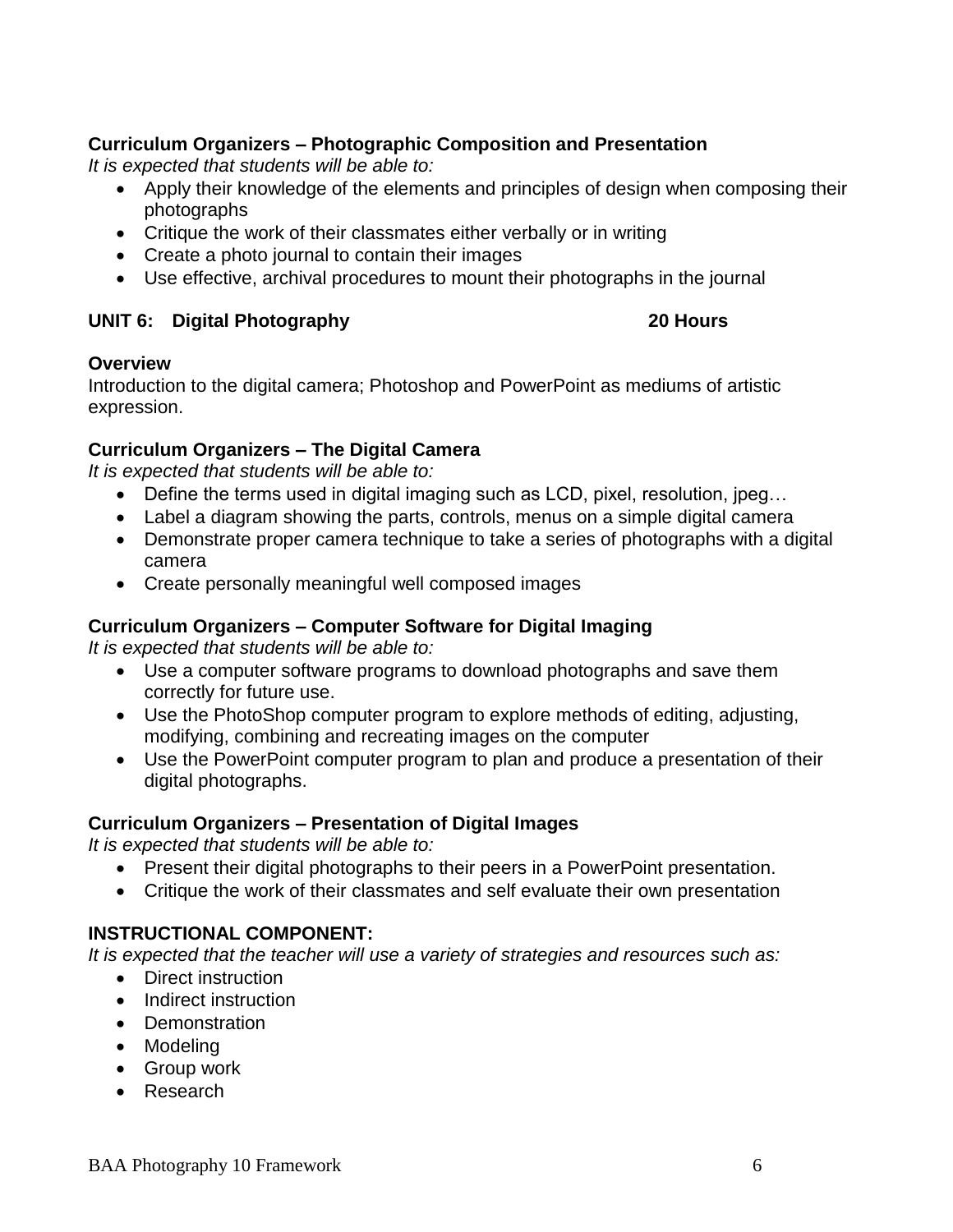- Practical application
- Analysis of own and other's photographs

### **ASSESSMENT COMPONENT:**

Student achievement will be assessed on an ongoing basis throughout the course*.*

#### **Student learning will be gauged through:**

- Effective formative assessment via:
	- o Clearly articulated and understood learning intentions and success criteria
	- o Questions posed by students, peers and teachers to move learning forward Discussions and dialogue
		-
	- o Feedback that is timely, clear and involves a plan
	- o Students are resources for themselves and others peer and self-assessment
	- o Student ownership

Formative assessment used to adapt learning experiences and inquiry plans on an on-going basis to meet specific learning goals.

Development, awareness and action, based upon metacognition intended to lead to learner independence and self-coaching.

Summative Assessment:

Summative assessments will be determined as students demonstrate proficiency/mastery toward particular learning outcomes. Summative assessments and final grades will reflect the following:

- Students will work collaboratively with the teacher to determine summative achievement on assignments and letter grades based upon dialogue, and evidence of learning
- Behaviour and work habits will NOT be included when determining letter grades
- Marks will not be deducted for late work
- Extra credit and bonus marks will not be awarded
- Plagiarizing will not result in reduced marks/grades –the student will be required to demonstrate their learning authentically
- Attendance will not be considered toward letter grade
- Only individual learning demonstrated –no group marks will be used to determine grades
- Letter grades will reflect learning towards the learning outcomes articulated above
- Letter grades will be based upon criteria provided/agreed upon toward the learning outcomes
- Letter grades will be determined in relation to the learning outcomes not in comparison to the achievement of other students
- Poor work will not be assessed towards grades students will only be assessed on quality work